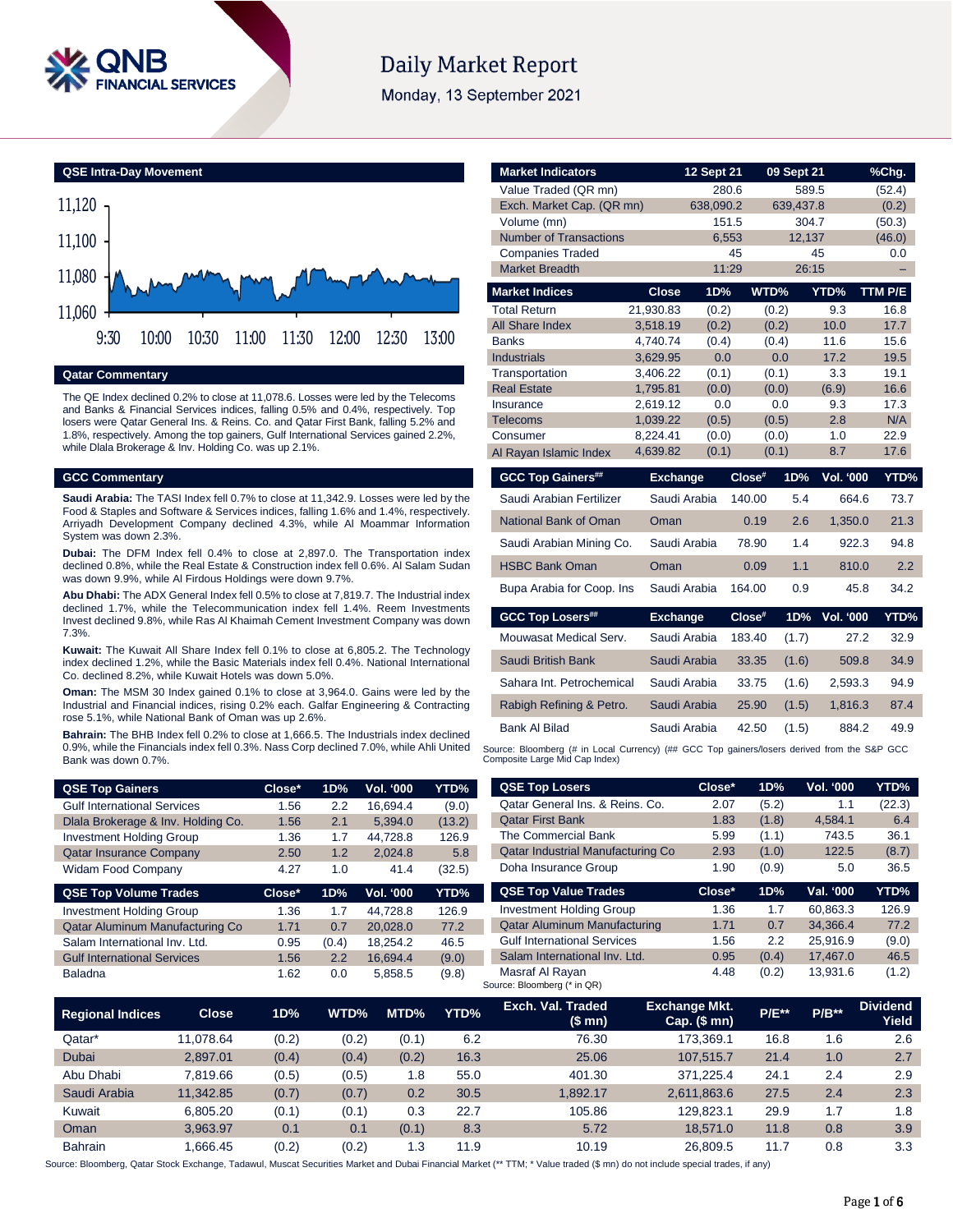### **Qatar Market Commentary**

- The QE Index declined 0.2% to close at 11,078.6. The Telecoms and Banks & Financial Services indices led the losses. The index fell on the back of selling pressure from GCC and Arab shareholders despite buying support from Qatari and foreign shareholders.
- Qatar General Ins. & Reins. Co. and Qatar First Bank were the top losers, falling 5.2% and 1.8%, respectively. Among the top gainers, Gulf International Services gained 2.2%, while Dlala Brokerage & Inv. Holding Co. was up 2.1%.
- Volume of shares traded on Sunday fell by 50.3% to 151.5mn from 304.7mn on Thursday. Further, as compared to the 30-day moving average of 178.2mn, volume for the day was 15.0% lower. Investment Holding Group and Qatar Aluminum Manufacturing Co. were the most active stocks, contributing 29.5% and 13.2% to the total volume, respectively.

| <b>Overall Activity</b>        | Buy %* | Sell %* | Net (QR)      |
|--------------------------------|--------|---------|---------------|
| Qatari Individuals             | 55.20% | 54.05%  | 3,237,582.3   |
| <b>Qatari Institutions</b>     | 13.58% | 14.13%  | (1,548,890.9) |
| Qatari                         | 68.78% | 68.17%  | 1,688,691.4   |
| <b>GCC Individuals</b>         | 0.68%  | 0.75%   | (216, 633.6)  |
| <b>GCC</b> Institutions        | 1.84%  | 2.47%   | (1,765,476.1) |
| <b>GCC</b>                     | 2.51%  | 3.22%   | (1,982,109.7) |
| Arab Individuals               | 16.43% | 17.11%  | (1,883,542.4) |
| <b>Arab Institutions</b>       | 0.00%  | 0.00%   |               |
| Arab                           | 16.43% | 17.11%  | (1,883,542.4) |
| <b>Foreigners Individuals</b>  | 4.52%  | 5.27%   | (2,097,362.6) |
| <b>Foreigners Institutions</b> | 7.76%  | 6.23%   | 4,274,323.3   |
| <b>Foreigners</b>              | 12.28% | 11.50%  | 2,176,960.7   |

Source: Qatar Stock Exchange (\*as a % of traded value)

## **Earnings Releases**

### **Earnings Releases**

| Company                                | <b>Market</b> | <b>Currency</b> | Revenue (mn)<br><b>2Q2021</b> | % Change<br>YoY | <b>Operating Profit</b><br>(mn) 2Q2021 | % Change<br>YoY | <b>Net Profit</b><br>(mn) 2Q2021 | %<br>Change<br>YoY |
|----------------------------------------|---------------|-----------------|-------------------------------|-----------------|----------------------------------------|-----------------|----------------------------------|--------------------|
| National Building and Marketing<br>Co. | Saudi Arabia  | <b>SR</b>       | 298.0                         | 93.9%           | 28.7                                   | 158.2%          | 25.1                             | 223.5%             |
| Shatirah House Restaurant Co.          | Saudi Arabia  | <b>SR</b>       | 106.6                         | 28.7%           | 7.1                                    | 5.0%            | 6.5                              | 15.7%              |
| Fesh Fash Snack Food<br>Production Co. | Saudi Arabia  | <b>SR</b>       | 14.1                          | $-14.6%$        | 2.2                                    | $-10.4%$        | 2.0                              | $-16.2%$           |

Source: Company data, TASI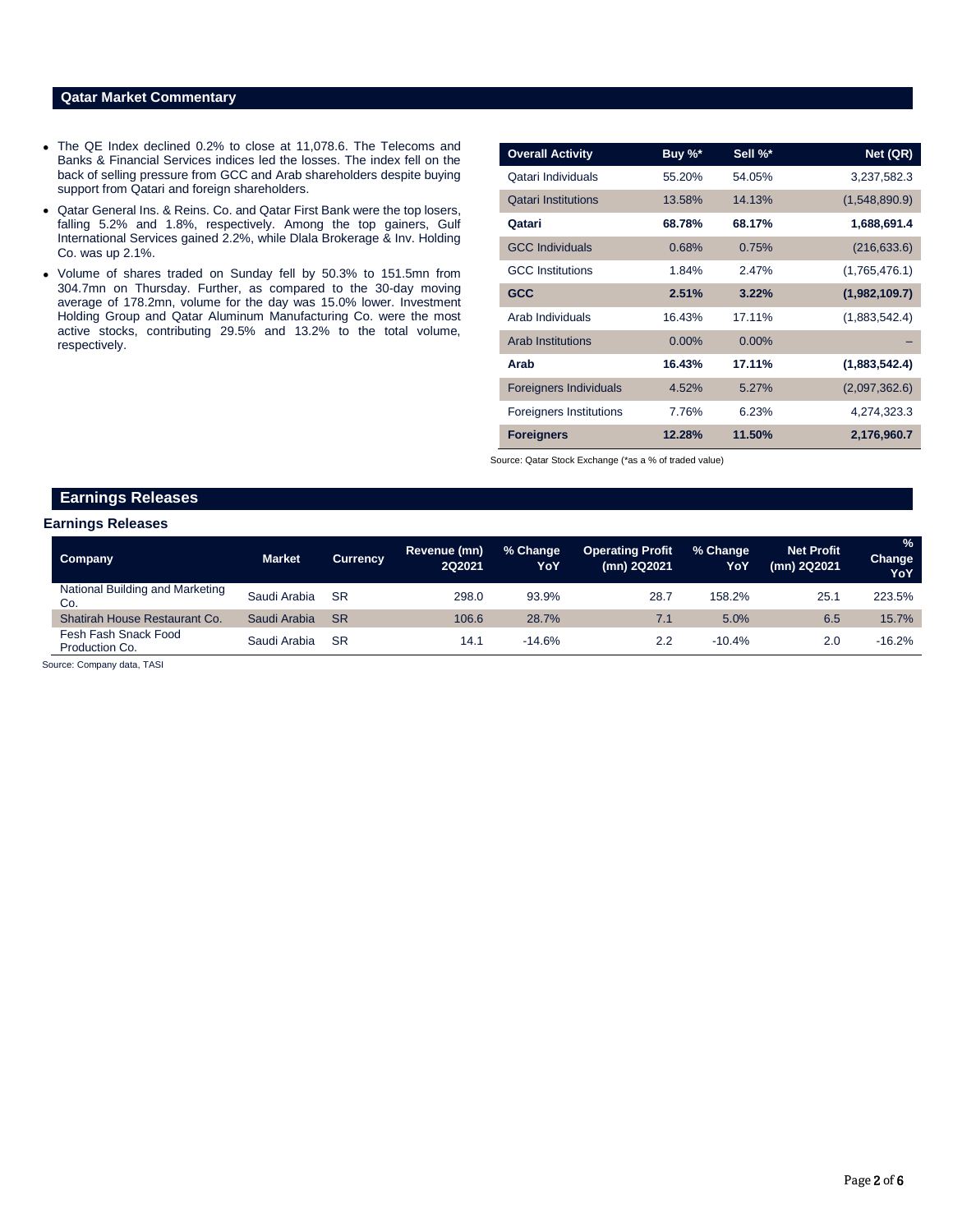**Qatar** 

- **QNB Financial Services to start Market Making activity for Al Rayan Qatar ETF from September 15 –** Qatar Stock Exchange announced that the QNB Financial Services will start Market Making activity for Al Rayan Qatar ETF from September 15, 2021. (QSE)
- **IGRD announces appointment of new Chairman –** Investment Holding Group (IGRD) announced the appointment of Khalid Ghanim S Al-Hodifi Al-Kuwari as Chairman with effect from September 09, 2021. (QSE)
- **IGRD: Board of directors meeting results –** Investment Holding Group (IGRD) announced the results of its Board of Directors' meeting held on September 09, 2021 and approved Elect the Chairman and Vice Chairman of the Board of Directors, following the passing away of the late Chairman of the Board of Directors, HE Ghanim Sultan Al-Hodaifi Al-Kuwari. Accordingly, the members of the Board of Directors were elected by secret and unanimous vote: Khalid Ghanim S Al-Hodifi Al-Kuwari - Chairman of the Board and Hamad Ghanim S Al-Hodifi Al-Kuwari - Vice Chairman of the Board. This is for the remainder of the term of the Board of Directors, which ends on the date of convening the group's general assembly to ratify the financial reports for the year 2021. (QSE)
- **Mekdam Holding Group signs an agreement –** Mekdam Holding Group announces it has received a letter of award for the following project: Owner: Four Seasons Hotel; Customer: Dara Engineering Consultants; Contract Title: Proposed Hotel Apartment Building - Basement, Ground, Mezzanine floor, 5 podiums, 17 floors, 2 Penthouse at PA-19, Pearl, Qatar; Value: QR32,237,136; Duration: 10 Months; Completion Date: June 2022; Scope of Work: Structured Cabling, Network systems (Cisco), IP Telephony, CCTV system, Audio-Visual System, Background Music System, IPTV system, Digital Signage System, Access Control System, Guest room Management System, Lighting Control System. Thus, the total value of contracts awarded to Mekdam Holding Group during year 2021 has exceeded an amount of QR475mn, with an average expected gross profit margin of 14% at least. (QSE)
- **ORDS announces date to pay interest to bondholder –** Ooredoo (ORDS) announced that Ooredoo International Finance Limited (OIFL), its wholly-owned subsidiary, pursuant to the Terms and Conditions of the Notes and the Final Terms, will pay its Global Medium Term Note (GMTN) holders' interest payment on October 08, 2021. (QSE)
- **KCBK postpones its EGM to September 29 due to lack of quorum –** Al Khalij Commercial Bank (KCBK) announced that due to non-legal quorum for the EGM on September 12, 2021, it has decided to postpone the meeting to September 29, 2021 at 04:30 pm, electronically. (QSE)
- **QIIK launches 'attractive offer' for 'Instant Personal Finance' in partnership with Qatar Airways –** QIIK has launched an "attractive offer" for Instant Personal Finance through its digital channels (mobile and internet banking) with a competitive finance rate, exclusive benefits, and Qmiles rewards from Qatar Airways Privilege Club. By applying for the offer, which is valid from September 1 to October 31, customers can avail of financing within minutes at a reduced profit rate, starting from 3.75% (2% fixed profit rate) and will be granted 10,000 Qmiles (loyalty points by Qatar Airways Privilege Club) for every QR100,000 worth of financing. Customers applying for the finance can also benefit

from a grace period of up to 12 months for Qatari nationals and three months for residents. Upon completion of the financing application and uploading all the necessary documentation on the QIIB Mobile or Internet Banking Application, customers can obtain the finance immediately, the bank said. (Gulf-Times.com)

- **Fintech, 'foodtech' among new sectors to boost Qatar-Australia trade ties, says Australian trade commissioner –** Financial Technology (fintech), 'agtech', 'foodtech', and 'medtech' are among the new sectors that would help boost trade opportunities between Australia and Qatar, according to Moin Anwar, Trade and Investment Commissioner (Middle East) at New South Wales Government, Australia. Anwar made the statement in a presentation titled 'Sectors of Focus between NSW and Qatar and the Customer Engagement with Qatar Given the Current Travel Restrictions' during a webinar hosted recently by Doha Bank. The webinar, 'Bilateral and Synergistic Opportunities between Qatar and Australia', was moderated by Doha Bank CEO Dr R Seetharaman in the presence of Saad AI-Shareef, Qatar's ambassador to Australia; Jonathan Muir, Australia's ambassador to Qatar; and Hilton Wood, chief representative, Doha Bank Australia Representative Office. In his presentation, Anwar noted that opportunities to further grow Qatar-Australia trade are in the food and beverage (F&B), building and construction, education, and healthcare sectors. Qatar remains to be Australia's second largest trading partner in the Mena region with bilateral trade reaching AU\$2.08bn between 2019 and 2020, said Australia's Ambassador to Qatar HE Jonathan Muir (Gulf-Times.com, Peninsula Qatar)
- **QDB calls on innovative thinkers to join Qatar's 'most inclusive' hackathon –** Qatar Development Bank (QDB) has launched its latest hackathon – Qatar's largest initiative of its kind, and is inviting all entrepreneurs and innovative thinkers from all sectors and domains to share their creative ideas and cuttingedge solutions for today's most relevant challenges across seven industry-specific themes: 'sportstech', fintech, 'healthtech', 'fashiontech', digital transformation, manufacturing, and sustainable mobility with 5G. The hackathon will be held in collaboration with Workinton as the venue partner and Amazon Web Services as the technology partner, as well as Virginia Commonwealth University, Qatar Shell, and Alurays Middle East Lighting Technology as the event's 'knowledge partners'. (Gulf-Times.com)
- **QFC, Rwanda Finance sign pact to support businesses in Rwanda, Qatar –** The Qatar Financial Centre (QFC), a leading onshore financial and business centre in the region, has signed a memorandum of understanding (MoU) with Rwanda Finance (RFL) to facilitate initiatives that will promote the international development of both the QFC and Kigali International Financial Centre. The pact would also enable the creation of a community between the fintech ecosystems of Qatar and Rwanda and initiate sharing of best practices for the development of Islamic finance in both markets. (Gulf-Times.com)
- **QIBK awarded 'Best SME Bank in the Middle East and Qatar' by The Asian Banker –** Qatar Islamic Bank (QIBK) was named 'Best SME Bank in the Middle East and Qatar' by The Asian Banker, recognizing QIBK's commitment to providing seamless banking solutions to small and medium-sized enterprises (SMEs) and its strategic role in diversifying the economy. QIBK's focus on SMEs operating in Qatar is reflected in the bank's specialized 'Aamaly' (meaning My Business) service, designed to provide tailored products and services to SMEs, offering financial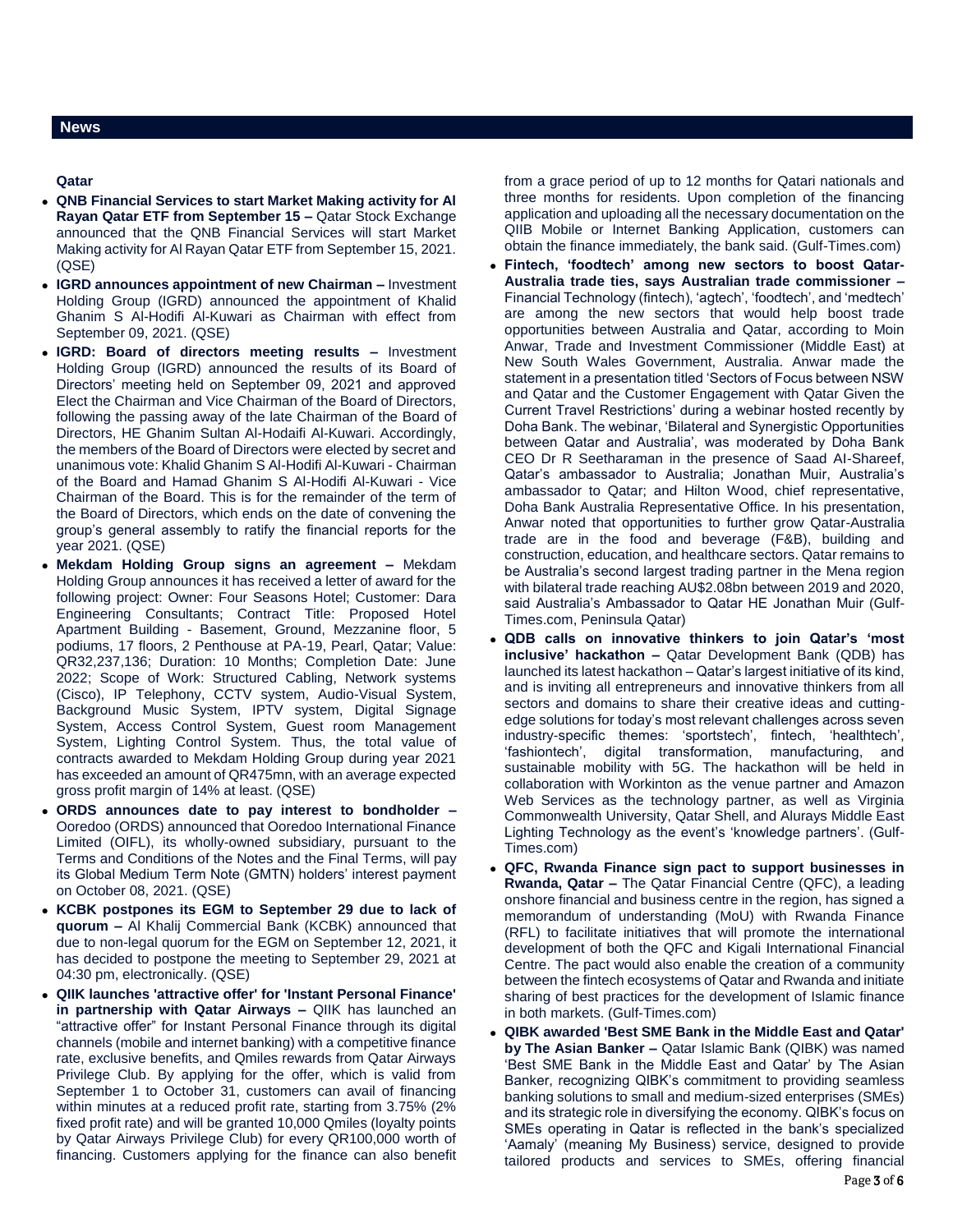benefits, guidance, and advice from specialized relationship managers throughout all the phases of a company's lifecycle. QIBK is the only Islamic bank in Qatar and one of the only two banks in the country to launch a corporate-only mobile App, allowing its corporate and SME customers to have full control of their accounts and to manage their corporate banking needs remotely without a need to visit any QIBK branch. (Gulf-Times.com)

### **International**

- **House Democrats eye corporate tax rate hike, surtax on wealthy in spending package –** US House Democrats are expected to propose raising the corporate tax rate to 26.5% from 21% as part of a sweeping plan that includes tax increases on the wealthy, corporations, and investors, according to two people familiar with the matter. Democrats are also expected to propose a 3% surtax on individual income above \$5mn as part of a wideranging \$3.5tn budget bill. They are also considering raising the minimum tax on US companies' foreign income to 16.5% from 10.5% and the top capital gains tax rate to 28.8% from 23.8%. The Wall Street Journal first reported the outline of the proposal, citing a congressional aide. A spokesman for the House Ways and Means Committee, which is responsible for tax policy, did not immediately respond to a request for comment. In a statement, White House spokesman Andrew Bates said House Democrats are making "significant progress towards ensuring our economy rewards work and not just wealth by cutting taxes for middle class families; reforming the tax code to prevent the offshoring of American jobs; and making sure the wealthiest Americans and big corporations pay their fair share." The overall package of tax changes, summarized in a four-page document circulating among lobbyists and congressional aides on Sunday, was estimated to raise \$2.9tn in new revenue, largely covering the costs of President Joe Biden's \$3.5tn domestic investment plan. The proposal would also raise the top individual tax rate to 39.6% from 37%, as part of a series of changes aimed at high income individuals that was estimated to raise approximately \$1tn. (Reuters)
- **Disappointed consumers temper US economy's main growth engine –** American consumers' hopes of completely and quickly escaping the clutches of Covid-19 have been dashed by a more contagious variant, renewed mask mandates and uncertainty surrounding in-person returns to schools. A pickup in inflation, including higher costs for fuel and household energy, has also dimmed prospects for more robust spending and economic growth. By one measure, consumer sentiment slumped in August by the most since the darkest days of the pandemic. Another fell to its lowest since February. Before the delta variant emerged, vaccines fuelled one of the strongest quarters in decades for household spending, a category that accounts for about twothirds of economic growth. But odds of further outsize spending growth through yearend have been scaled back. Adding to the pandemic-related angst about the economy is disapproval of the Biden administration's handling of the US evacuation from Afghanistan that resulted in the deaths of 13 service members. Weather-related destruction also has the potential of shaking attitudes in some parts of the country. Meantime, prices are rising faster than wages in most industries. More consumers than at any time since 2012 see their financial situation worsening in the coming year. Even for the consumers that are keen to purchase big-ticket items like cars, supply chain bottlenecks and higher prices are likely to deter spending. Morgan Stanley economists more than halved their estimate for third quarter growth last week, pointing to lack of inventory, inflation and the waning impact of stimulus checks. To be sure, airports and restaurants are busier than they were a year a go, while entertainment venues are stirring back to life. While that indicates consumers are hankering

to get back to their typical spending patterns, the more contagious delta variant is causing some consumers to pull back their activity, according to high-frequency data. (Bloomberg)

- **Banks expect London to remain a top financial centre, says survey –** London will remain a leading global financial centre despite uncertainty over regulation due to Brexit, Lloyds Bank's annual sentiment survey of financial firms showed on Monday. Britain fully left the European Union, its biggest single export customer, in December last year, with thousands of jobs and billions of euros in daily trading moving from London to the continent, raising concerns about the capital's clout in global finance. But the survey of more than 100 banks, asset managers and insurers showed that more than two-thirds believe that London will remain a top centre. "It seems sensible to conclude that, while London's status has taken a knock due to Brexit, it will remain one of the world's leading financial centres," the survey said. Brexit led to the UK financial sector being cut off from the EU and the survey showed that 42% believe a resumption of access won't happen until 2023 or later, while almost a third said it will never happen. Regulatory change is seen as the biggest threat, consistent with the "ongoing uncertainty" over the shape of regulatory reform many months after Brexit, the survey said. With little prospect of EU access, Britain's finance ministry set out a welter of reform proposals that have yet to be implemented. The survey showed splits, with some firms saying that competitiveness will improve due to divergence from EU rules, while others said competitiveness will worsen because of such divergence. (Reuters)
- **Japan's wholesale inflation hovers near 13-yr high as material costs rise –** Japan's wholesale inflation hovered near a 13-year high in August as raw material imports continued to rise on solid global demand, data showed on Monday, putting pressure on companies to pass on higher costs to households. Many analysts, however, expect companies to keep any price hike moderate as state of emergency curbs to combat the coronavirus pandemic weigh on domestic demand. "It's difficult to pass over the (wholesale) price increase to consumer goods given the weak consumption," said Takumi Tsunoda, senior economist at Shinkin Central Bank Research. "The BOJ might be forced to continue its massive easing even when central banks around the world seek normalisation." The corporate goods price index (CGPI), which measures the price companies charge each other for their goods and services, rose 5.5% in August from a year earlier, slightly below a median market forecast for a 5.6% gain, Bank of Japan data showed. It was the sixth straight month of increase and a tad below the 5.6% surge in July, which was the fastest pace of increase since September 2008. The index, at 105.8, marked the highest level since 1982, when Japan's economy was booming from an asset-inflated bubble. While gains in fuel costs moderated, prices rose for chemical, steel and wood products as global demand for such goods remained strong, Shigeru Shimizu, head of the BOJ's price statistics division, told a briefing. "As the global economy continues to recover thanks to progress in vaccinations, domestic wholesale inflation will remain under upward pressure, though there's uncertainty over the outlook due to a resurgence in infections," he said. Underscoring the huge cost pressure companies were facing, the yen-based import prices rose a record 29.2% in August from a year earlier, the data showed. Japan's economy has emerged from last year's slump thanks to robust exports. But continuing state of emergency curbs have dampened prospects for a solid recovery in the current quarter. Core consumer prices fell 0.2% in July from a year earlier, marking the 12th straight month of declines and staying distant from the BOJ's elusive 2% target. (Reuters) **Regional**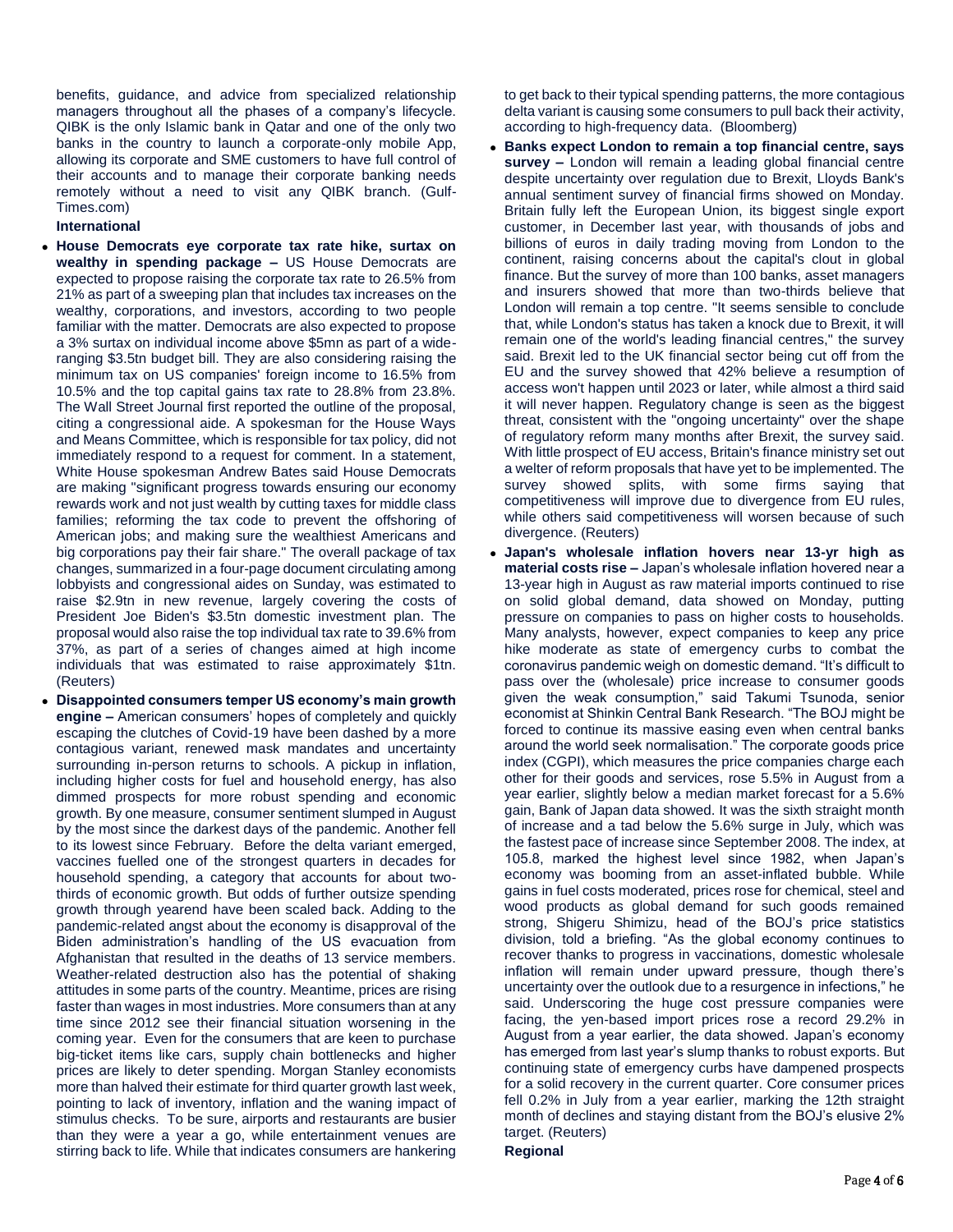- **Saudi Aramco plans to open \$110bn gas project to foreign investors –** Saudi Aramco is planning to open up the Jafurah gas field, one of the world's largest unconventional gas fields, to foreign investors, as it looks to fund a \$110bn project to help it diversify from oil sales, Bloomberg reported, citing people familiar with the matter. The state-controlled producer is working with an adviser as it explores raising new equity or debt for its vast Jafurah site, the people said, asking not to be identified because the information is private. It has started preliminary talks with potential investors including large commodity traders, according to report. (Zawya)
- **Saudi Aramco in talks to supply Sudan with fuel –** Saudi Aramco is in talks with Sudan over a "long term" fuel deal amid an acute shortage in the country that has led the government to introduce a rationing system and try manage growing frustration among its population at the massive queues at gas stations. Sudan's Ministry of Energy and Oil said in a statement that a deal was imminent ahead of an investment forum between the two countries that begins in the capital Khartoum on Monday. Here is a summary of the main points- Saudi Arabia has already begun to send some fuel shipments but a long-term agreement with Aramco is expected in order to stabilize the provision of fuel to the country. No numbers given on the amount of fuel to be sent and over what time frame. The statement also said Sudan is expected to sign an agreement with the Saudi company ACWA Power to produce solar powered energy in the country. (Bloomberg)
- **UAE wants Emiratis in 10% of private sector jobs by 2026 –** Private sector companies in the UAE will have to fill 10% of their positions with Emirati nationals within five years, the UAE said, announcing its latest tranche of economic reforms. As part of measures to boost the private sector as it diversifies its economy away from hydrocarbon revenues, the Gulf state said it will spend AED24bn dirhams to get citizens into 75,000 private sector jobs over five years. Incentives will include salary top-ups, training grants, pension subsidies and child allowances for Emiratis working in the private sector. (Reuters)
- **UAE to spend \$6.53bn to create private sector jobs for 75,000 Emiratis –** As part of the ongoing efforts to boost nationalization, the UAE will spend AED24bn in the next five years to create jobs for 75,000 UAE nationals in the private sector, officials said, announcing the latest tranche of economic reforms. The country, which aims to have 10% of private company positions filled with UAE citizens in five years, has also unveiled a series of initiatives to extend financial support and aid career development for local residents. Within the healthcare field alone, the government aims to have 10,000 of its citizens working as nurses within five years. Government monetary assistance will include pension fund or retirement contributions, training costs, child support and salary aid, with monthly allowances ranging between AED800 and AED8,000. (Zawya)
- **UAE's Shuaa Capital CEO Alseddiqi raises his stake to nearly 30% –** UAE-based Shuaa Capital said its CEO Jassim Alseddiqi has bought 57,966,523 shares in the financial firm, taking his stake in the share capital to 29.99%. In a statement to the Dubai Financial Market, where its stock trades, Shuaa Capital said Shine Investments in Commercial Projects LLC was the seller of the shares to Alseddiqi and other investors. Following the sale Shine no longer holds any shares in Shuaa. In 2019, Shuaa Capital, which has \$14bn in assets under management, merged with Abu Dhabi Financial Group (ADFG) in 2019. Alseddiqi, who is also the CEO of ADFG, is currently the chairman of Gulf Finance House, Eshraq Investments, Khaleeji Commercial Bank among others. (Zawya)
- **Sources: Dubai's Emaar hires Emirates NBD for sale of ecommerce business Namshi –** Dubai's Emaar has picked

Emirates NBD to advise it on the sale of fashion e-commerce business Namshi, sources said. Emaar Malls, the retail arm of Dubai's biggest developer, Emaar Properties, bought a 51% stake in Namshi from Global Fashion Group for \$151mn in 2017 and the remaining 49% in 2019 for about \$130mn. Emaar is now weighing options to sell the business either through an outright sale or through a listing abroad via a special purpose acquisition vehicle (SPAC), sources told Reuters last month. (Reuters)

- **Dubai's Amanat acquires healthcare real estate in Abu Dhabi for \$12.5mn –** Dubai-based healthcare and education investment company Amanat Holdings PJSC said it has acquired real estate belonging to Abu Dhabi's Cambridge Medical and Rehabilitation Centre (CMRC) for AED46mn. The transaction is Amanat's first investment in healthcare real estate, the company said in a statement to Dubai Financial Market (DFM) on Sunday. The acquisition is in line with Amanat's strategy to create a Social Infrastructure Platform, aimed at creating a diversified portfolio of real estate assets with a sustainable and resilient yield, it said. (Zawya)
- **Aramex opens largest logistics warehouse in Kuwait –** At 16,000 square meters., Logistics company Aramex's new efulfilment facility, based in Kuwait's Agility Logistics Park (ALP). could be the largest logistics warehouse in the country. The facility in ALP, Sulaibiya, will operate automated conveyor belts and sorting machines, all of which are geared towards faster and more efficient operations, according to a statement from Aramex, which is headquartered and listed in Dubai. Fadi Kikoloff, General Manager of Aramex Kuwait, said: "We are pleased to expand our fulfillment infrastructure to deliver our customers in Kuwait and the wider region the speed and reliability they deserve. (Zawya)
- **Dubai Financial Market to launch new equity futures contracts –** The Dubai Financial Market (DFM) is set to roll out new equity futures contracts as part of its strategy to diversify investment opportunities. The new contracts on individual stocks of three listed companies, Dubai Investments, DFM Company and Shuaa Capital, are to be launched on September 19, 2021. The DFM said it has seen growing investor interest in its equity futures products, with the total value of trading on contracts reaching AED119mn since their launch in October 2020. (Zawya)
- **IMF: Oman deficit and debt set to plunge after COVID-19 shock –** Oman's fiscal deficit and debt are expected to decline sharply after spiking last year, the International Monetary Fund said on Sunday, as the Gulf state implements a medium-term plan to fix finances hit by the COVID-19 pandemic and low oil prices. The fiscal deficit is set to decrease to 2.4% of gross domestic product this year from 19.3% of gross domestic product (GDP) in 2020, and the country is expected to switch to a surplus in 2022, the IMF said. "Central government debt rose to 81.2% of GDP (in 2020), with financing needs covered by domestic and external borrowing and asset drawdown, but is expected to decline sharply over the medium term," the IMF said in a statement. (Reuters)